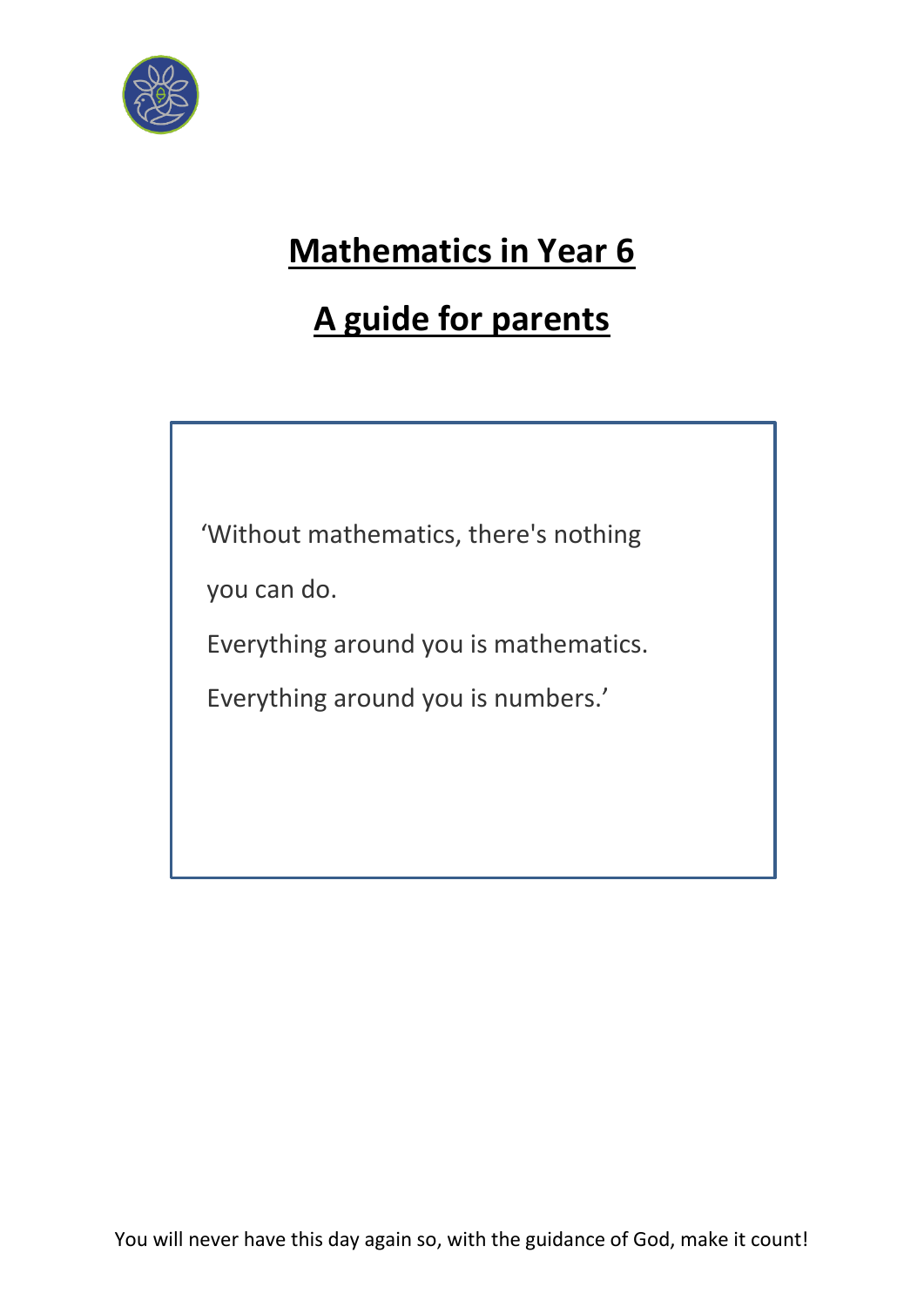

The purpose of this short booklet is to make you aware of the National Curriculum end of year expectations for the teaching of Maths for your child's specific year group.

With the latest National Curriculum (2014) the mathematical knowledge and understanding that children in KS2 require has become more demanding than any previous curriculum. I hope this booklet will make you aware of the standards required and enable you to support your child in their learning.

Best Wishes

Upper Key Stage 2 Team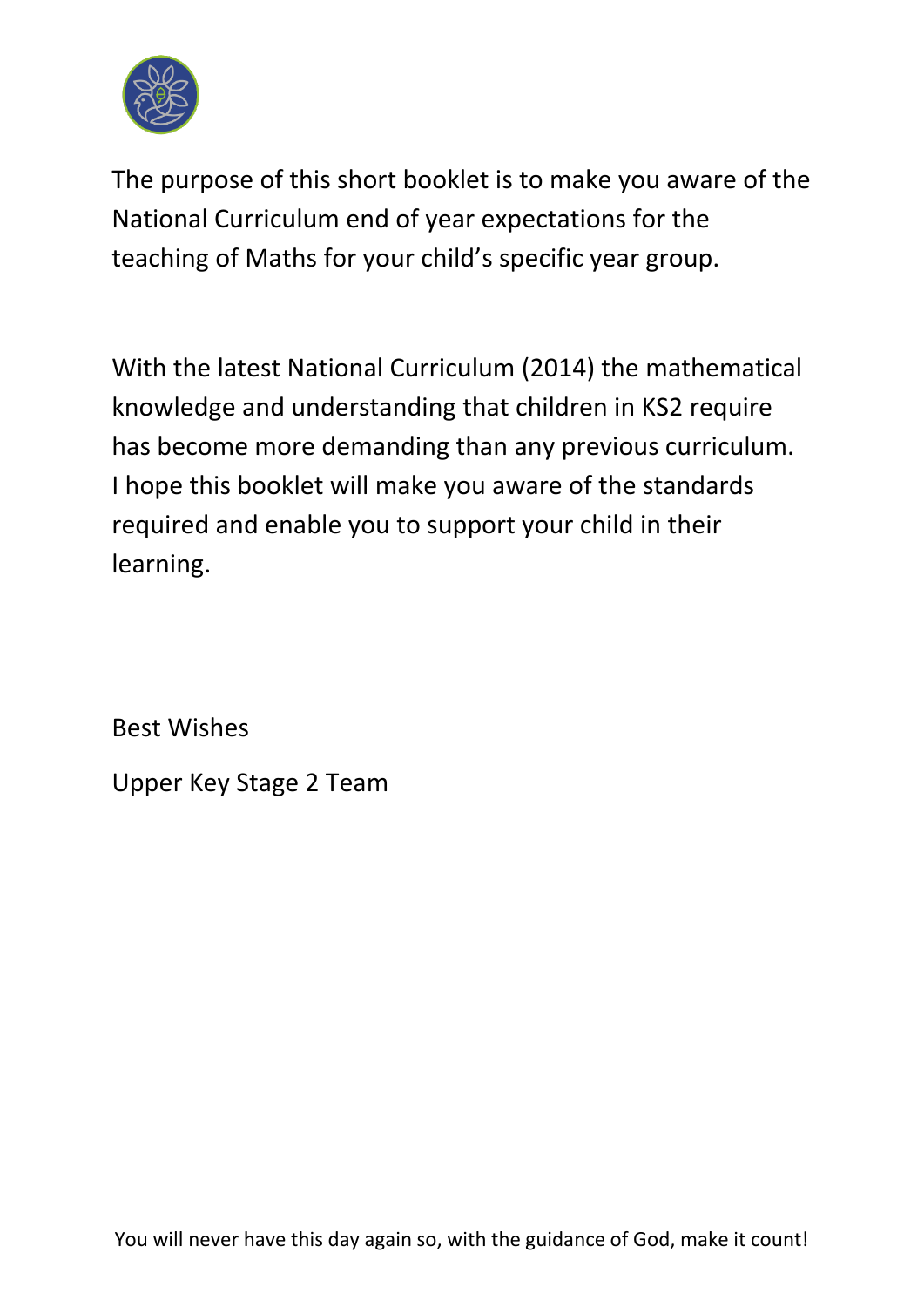

## Number – number and place value

## Pupils should be taught to:

- read, write, order and compare numbers up to 10 000 000 and determine the value of each digit
- round any whole number to a required degree of accuracy
- use negative numbers in context, and calculate intervals across zero
- solve number and practical problems that involve all of the above.

# Number – addition, subtraction, multiplication and division

### Pupils should be taught to:

- multiply multi-digit numbers up to 4 digits by a two-digit whole number using the formal written method of long multiplication
- divide numbers up to 4 digits by a two-digit whole number using the formal written method of long division, and interpret remainders as whole number remainders, fractions, or by rounding, as appropriate for the context
- divide numbers up to 4 digits by a two-digit number using the formal written method of short division where appropriate, interpreting remainders according to the context
- perform mental calculations, including with mixed operations and large numbers
- identify common factors, common multiples and prime numbers
- use their knowledge of the order of operations to carry out calculations involving the four operations
- solve addition and subtraction multi-step problems in contexts, deciding which operations and methods to use and why

# Number – fractions

# Pupils should be taught to:

• use common factors to simplify fractions; use common multiples to express fractions in the same denomination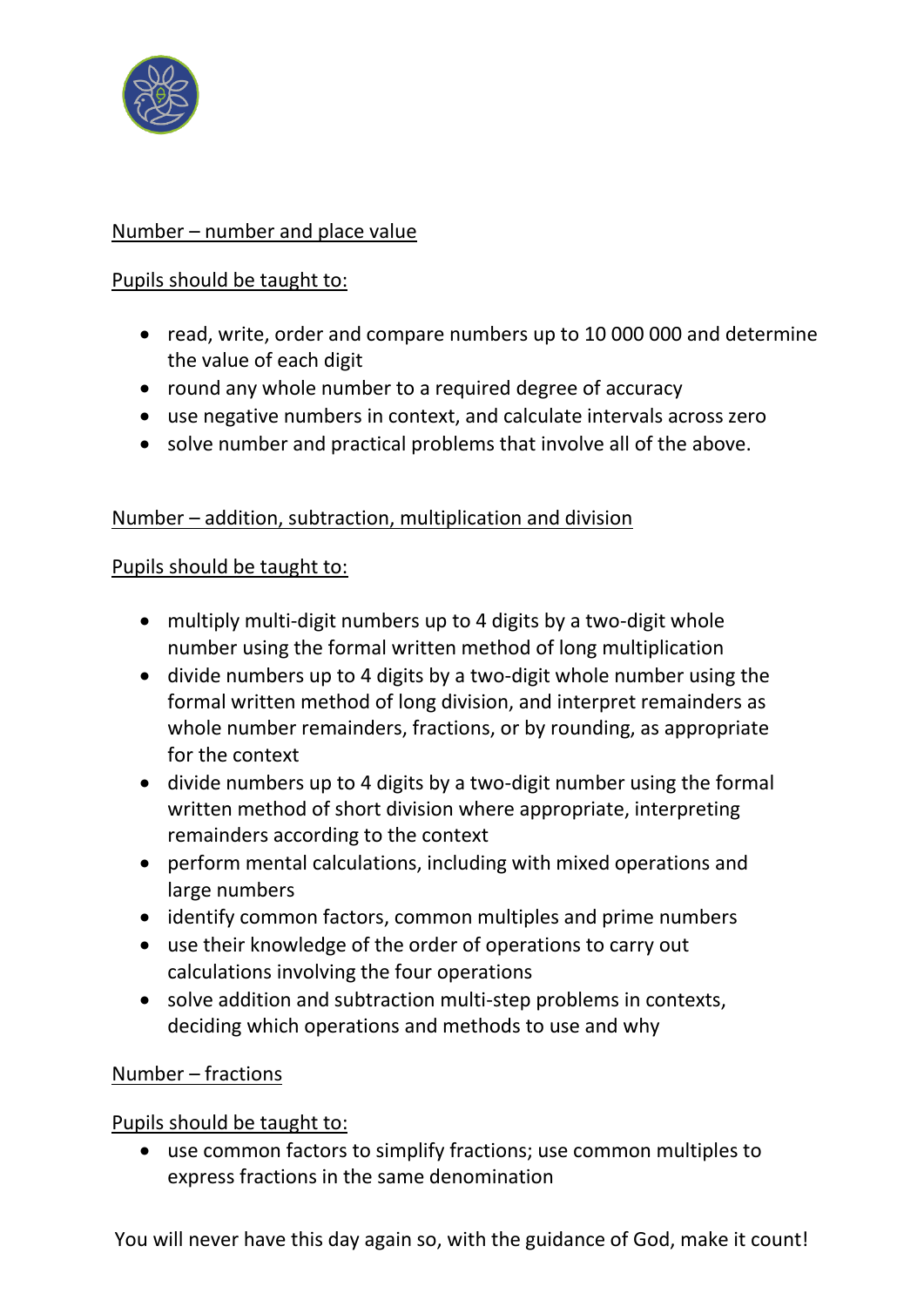

- compare and order fractions, including fractions > 1
- add and subtract fractions with different denominators and mixed numbers, using the concept of equivalent fractions
- multiply simple pairs of proper fractions, writing the answer in its simplest form
- divide proper fractions by whole numbers
- associate a fraction with division and calculate decimal fraction equivalents
- identify the value of each digit in numbers given to three decimal places and multiply and divide numbers by 10, 100 and 1000 giving answers up to three decimal places

## Ratio and proportion

### Pupils should be taught to:

- solve problems involving the relative sizes of two quantities where missing values can be found by using integer multiplication and division facts
- solve problems involving the calculation of percentages [for example, of measures, and such as 15% of 360] and the use of percentages for comparison
- solve problems involving similar shapes where the scale factor is known or can be found
- solve problems involving unequal sharing and grouping using knowledge of fractions and multiples.

# Algebra

# Pupils should be taught to:

- use simple formulae
- generate and describe linear number sequences
- express missing number problems algebraically
- find pairs of numbers that satisfy an equation with two unknowns
- enumerate possibilities of combinations of two variables.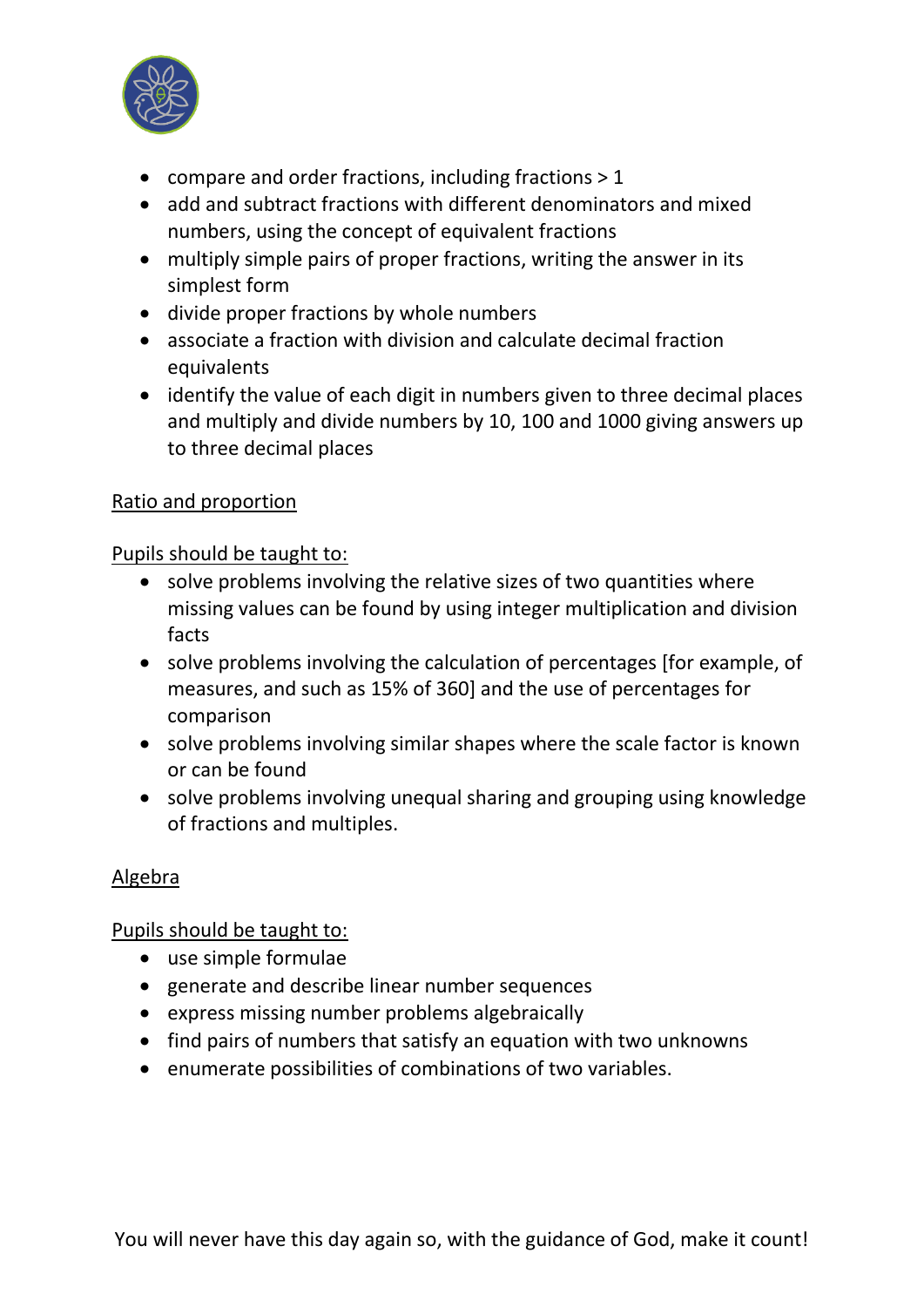

## Measurement

## Pupils should be taught to:

- solve problems involving the calculation and conversion of units of measure, using decimal notation up to three decimal places where appropriate
- use, read, write and convert between standard units, converting measurements of length, mass, volume and time from a smaller unit of measure to a larger unit, and vice versa, using decimal notation to up to three decimal places
- convert between miles and kilometres
- recognise that shapes with the same areas can have different perimeters and vice versa
- recognise when it is possible to use formulae for area and volume of shapes
- calculate the area of parallelograms and triangles
- calculate, estimate and compare volume of cubes and cuboids using standard units, including cubic centimetres (cm3) and cubic metres (m3), and extending to other units [for example, mm3 and km3].

### Geometry – properties of shape

### Pupils should be taught to:

- identify 3-D shapes, including cubes and other cuboids, from 2-D representations
- know angles are measured in degrees: estimate and compare acute, obtuse and reflex angles
- draw given angles, and measure them in degrees
- identify:
	- angles at a point and one whole turn (total 360 degrees) angles at a point on a straight line and half a turn (total 180degrees)
- use the properties of rectangles to deduce related facts and find missing lengths and angles
- distinguish between regular and irregular polygons based on reasoning about equal sides and angles.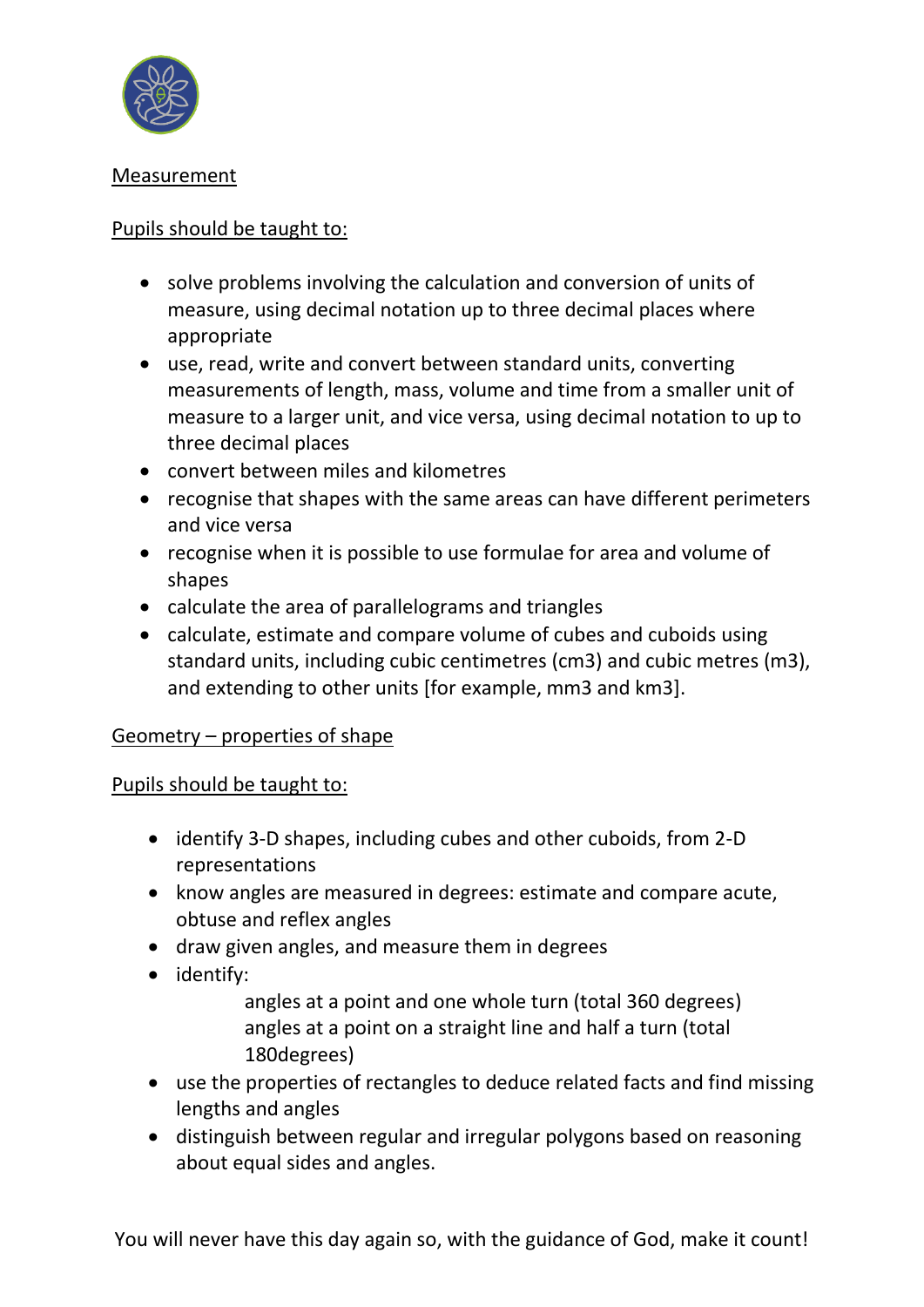

## Geometry – position and direction

### Pupils should be taught to:

• identify, describe and represent the position of a shape following a reflection or translation, using the appropriate language, and know that the shape has not changed.

### **Statistics**

### Pupils should be taught to:

- solve comparison, sum and difference problems using information presented in a line graph
- complete, read and interpret information in tables, including timetables.